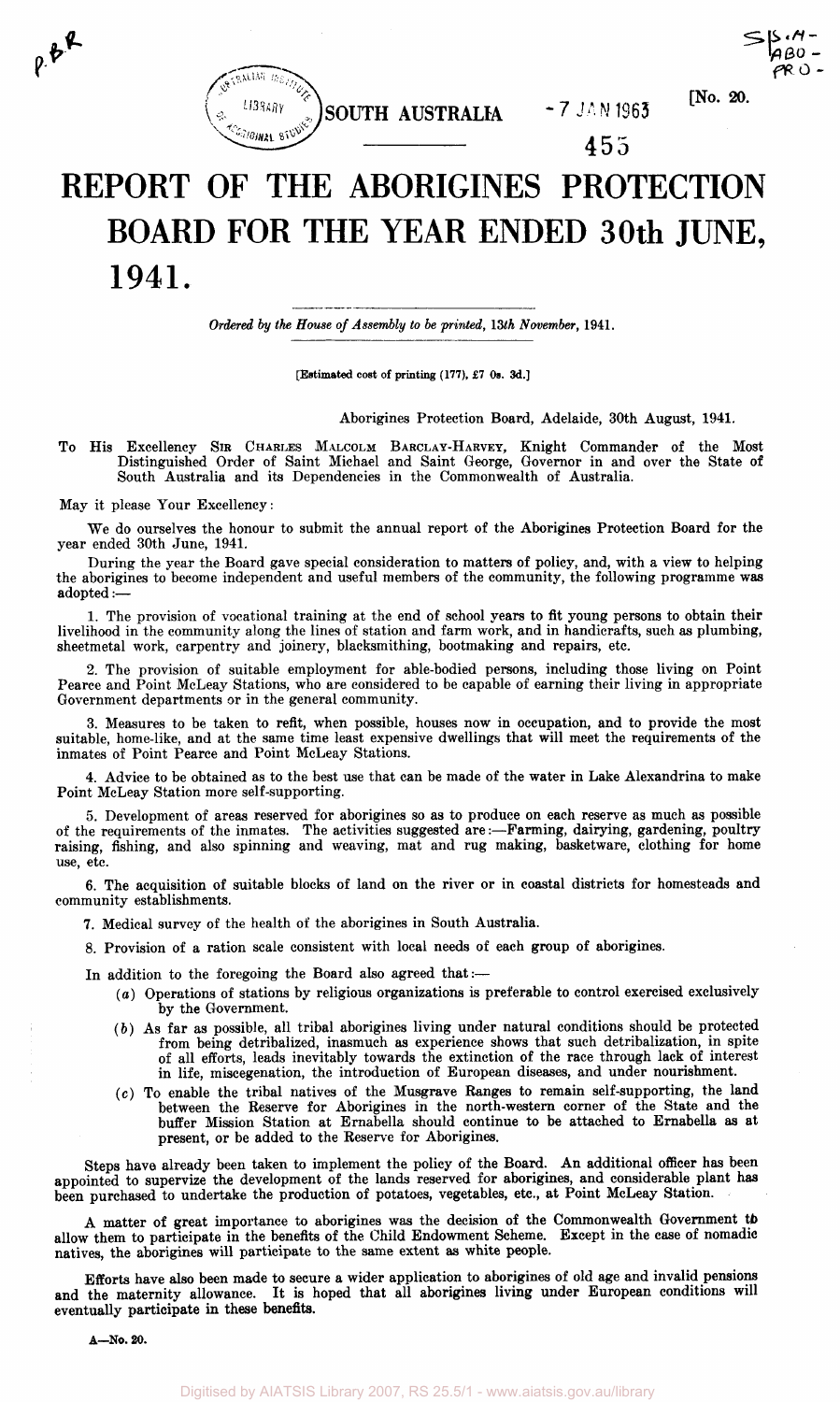## $\Omega$

#### **EXEMPTIONS.**

Unconditional exemption from the provisions of the Aborigines Act was granted by the Board to 97 persons, and 59 others were exempted on probation.

#### ABORIGINAL POPULATION.

The following figures are taken from particulars supplied to the Government Statist by police officers, missionaries, station owners and managers. The total aboriginal population on the 30th June, 1941, namely 5,018, represents a net increase of 64 as compared with last year. The numbers recorded vary from year to year, the nomadic habits of the aborigines preclude the possibility of an accurate census.

The classification of those recorded on the 30th June, 1941, are as follows:-

|                                                                                                                                              |                                | Full-blood.                    |                                 | Half-castes.                  | Total.                            |                                  |                                     |  |  |
|----------------------------------------------------------------------------------------------------------------------------------------------|--------------------------------|--------------------------------|---------------------------------|-------------------------------|-----------------------------------|----------------------------------|-------------------------------------|--|--|
|                                                                                                                                              | М.                             | F.                             | М.                              | F.                            | M.                                | F.                               | Total.                              |  |  |
| On Mission Stations-<br>In employment $\dots\dots\dots\dots\dots\dots\dots\dots\dots\dots$<br>Others in employment<br>Dependants of employed | 24<br>230<br>279<br>171<br>759 | 21<br>242<br>121<br>170<br>781 | 181<br>365<br>203<br>100<br>297 | 17<br>513<br>64<br>146<br>334 | 205<br>595<br>482<br>271<br>1.056 | 38<br>755<br>185<br>316<br>1.115 | 243<br>1,350<br>667<br>587<br>2,171 |  |  |
| Grand Total                                                                                                                                  | 1.463                          | 1,335                          | 1.146                           | 1,074                         | 2,609                             | 2.409                            | 5,018                               |  |  |
|                                                                                                                                              | 1.092<br>371                   | 1,009<br>326                   | 700<br>446                      | 569<br>505                    | 1.742<br>867                      | 1.528<br>881                     | 3,270<br>1.748                      |  |  |

Reports from Protectors, managers, and missionaries, and also a statement of receipts and expenditure of the department, and income and expenditure statements of the Point McLeay and Point Pearce Stations are appended.

We have the honour to be,

Sir,

Your Excellency's most obedient servants,

M. McINTOSH, J. B. CLELAND, CONSTANCE M. COOKE, Aborigines<br>A. M. JOHNSTON. > Protection A. M. JOHNSTON,  $\begin{array}{c} \circ \\ \circ \\ \circ \\ \circ \end{array}$  Protect  $\begin{array}{c} \circ \\ \circ \\ \circ \\ \circ \end{array}$  Protect  $\begin{array}{c} \circ \\ \circ \\ \circ \\ \circ \end{array}$ S. T. C. BEST, CHARLES DUGUID, LEN. J. COOK,

Inspector S. R. Parsonage, reporting on the aborigines in the Northern and Western Police Districts, states that the general health of the natives in those areas has shown great improvement compared with the previous year. There is an abundance of natural food and game in the greater part of the district. There is also plenty of work available on farms and stations.

*Port Augusta "Umeewarra" Mission.*—The establishment of the new reserve at Port Augusta has resulted in a marked improvement on the conditions which prevailed at the old camp site. A number of neat huts of a uniform design have been erected, and improved water supply and sanitation provided. A hut is in course of erection for the accommodation and treatment of minor cases of sickness.

The mission has established a dormitory with several children in residence. The homelike atmosphere of this institution, which is supervised by the missioner and his wife, is exercising a beneficent influence on the young people of the mission. Parents may now leave their children in the home while they are engaged on pastoral work on surrounding stations.

*Ernabella Mission (Presbyterian).*—The superintendent reports that the conduct and health of the natives at Ernabella has been satisfactory. The mission, with the Rev. J. R. B. Love as superintendent, continues to render valuable service in protecting the natives living in the adjacent reserves, providing medical attention, and also by instructing them in moral principles. Notwithstanding the nomadic habits of the Ernabella natives, the educational work has proceeded very satisfactorily.

*The United Aborigines Mission, Ooldea.*—The superintendent states that the usual activities and medical work has been effectively performed under the guidance of officers of the Australian Aerial Medical Services at Alice Springs and Kalgoorlie.

The school work has proceeded satisfactorily, with an average attendance of 40 children. Miss Nellie Lester, a native girl, has been appointed assistant teacher at Ooldea.

*The United Aborigines Mission, Nepabunna.*—The superintendent reports very favourably on the conduct of the aborigines in residence. There was practically no unemployment. Men unfit to engage in ordinary pastoral work undertook rabbit trapping as a means of livelihood.

*The United Aborigines Mission, Finnis Springs.*—A new school building was completed and opened for use during the year. The bricks used in the building were made by the aborigines under the supervision of the superintendent.

In addition to the ordinary school curriculum, the girls were instructed in domestic arts, dressmaking, etc. The boys are being trained for employment as stockmen and drovers.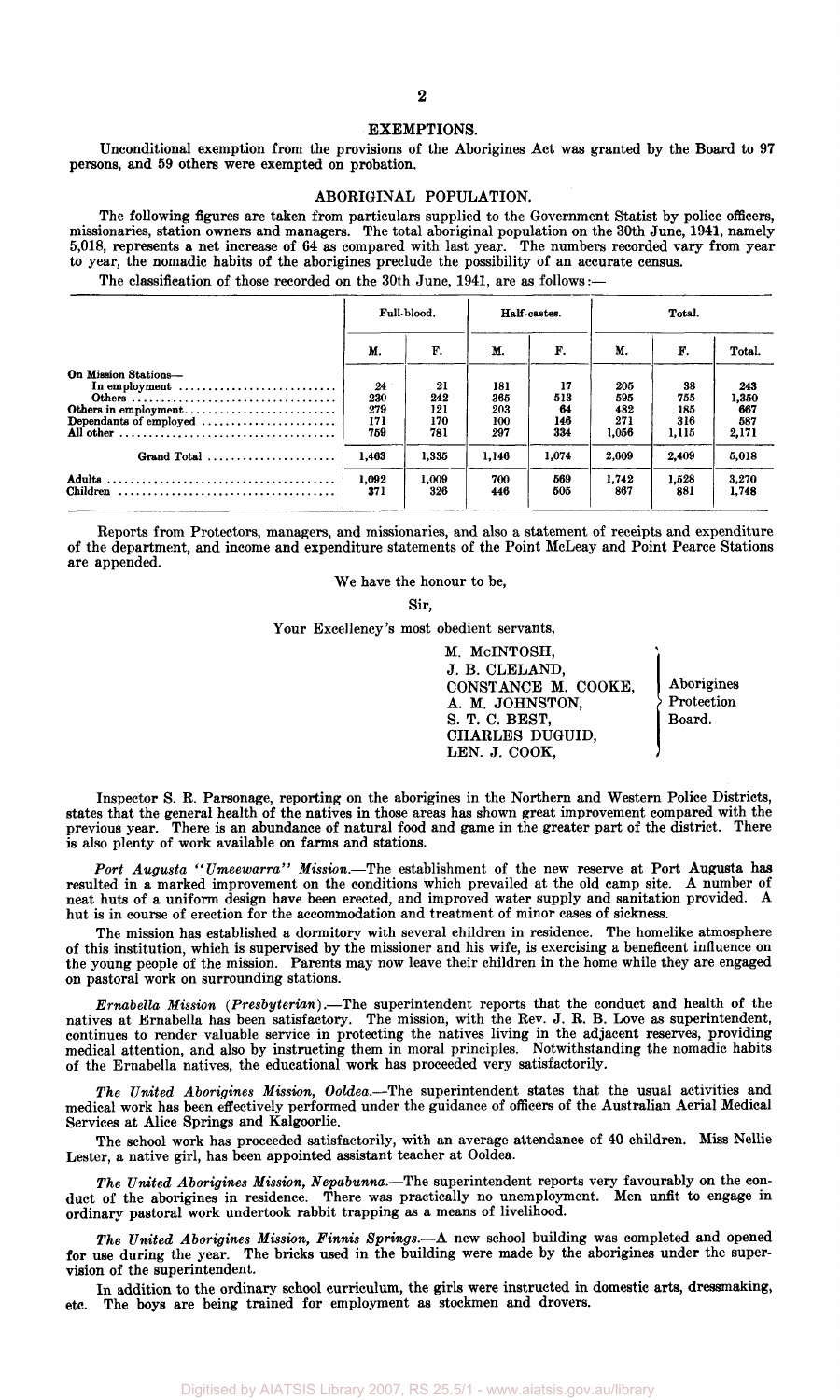*The United Aborigines Mission, Colebrook Home, Quom.*—Matron Hyde reports that 31 children are in residence at the home. Children of suitable age attend the Quorn Primary School. Three older children are attending the Quorn High School.

*The United Aborigines Mission, Swan Reach.*—The majority of the able-bodied men were employed in the wood-cutting industry near Swan Reach; others secured casual employment as drovers and shearers. The women and girls were instructed in knitting, sewing, and domestic work; one trained girl was placed in domestic employment.

The health of the natives has shown considerable improvement compared with last year. The school work has continued satisfactorily with 14 scholars in attendance. The superintendent reports that the conduct of the natives has been very good.

*Lutheran Mission, Koonibba.*—The superintendent's report indicates a very satisfactory year. The natives were conscientious in their religious duties, and also in the performance of their daily work.

A new school building was erected, and is exceptionally well equipped. The Government contributed £200 towards the cost of the building.

There are 51 children in the home at Koonibba, and the officers of this institution are doing good work in training the children to become useful citizens.

Returns to the mission for wheat and wool were very good. There was ample employment for the ablebodied aborigines on surrounding farms and stations. Other aborigines secured good returns by engaging in trapping rabbits.

*Point McLeay Station.*—The harvest returns showed a slight falling off due to adverse seasonal conditions. Returns from the dairy were fairly satisfactory.

Fresh water is now available in Lake Alexandrina, and it is proposed to develop suitable areas of land with a view to producing as much as possible of the local food requirements. Vegetables, fruit, potatoes, and green fodders will then be grown under irrigation.

There was a slight decline in population. Although the general health of natives has been very satisfactory, Sister McKenzie experienced a busy year. There were 29 births during the period under review.

The educational work has proceeded at the usual high standard. A Red Cross Circle consisting of the wives of the officers and the native women was formed, and the sum of £100 was raised for patriotic purposes. Improvements in housing conditions were effected and further improvements will be made this year.

*Point Pearce Station.*—The manager reports that, owing to a long dry period, the harvest returns were the poorest on record. Notwithstanding the dry conditions the returns for wool were very satisfactory. Several new wells were excavated, and, in some cases, a good supply of water was discovered.

The district council inspector's report indicates that the sanitary conditions on the station are very satisfactory. This fact is reflected in the general health of the community, which has been very good. The medical, educational, and religious services have been maintained as usual.

Fences, boats, implements, and vehicles, and also the public buildings on the station, have been maintained in good order, and improvements effected in the housing conditions.

| RECEIPTS.                                               | £ | 8. d. | £             |    | s. d. | EXPENDITURE.                                                           | £            |         | s. d. | £             | s. d. |
|---------------------------------------------------------|---|-------|---------------|----|-------|------------------------------------------------------------------------|--------------|---------|-------|---------------|-------|
| Point Pearce Station-                                   |   |       |               |    |       | Head Office-                                                           |              |         |       |               |       |
| From sales of produce, etc $5,423$ 18 11                |   |       |               |    |       | Salaries                                                               | $1.295$ 11 1 |         |       |               |       |
| From store sales $3,421$ 14 11                          |   |       |               |    |       | Provisions-blankets, clothing, med-                                    |              |         |       |               |       |
|                                                         |   |       | 8,845 13 10   |    |       | ical, dental and optical expenses,                                     |              |         |       |               |       |
| Point McLeay Station-                                   |   |       |               |    |       | transport, etc.                                                        | 7,999 19 8   |         |       |               |       |
| From sales of produce, etc $2,059$ 12 7                 |   |       |               |    |       | Boarding home for aboriginal women,                                    |              |         |       |               |       |
|                                                         |   |       |               |    |       | etc. $\ldots \ldots \ldots \ldots \ldots \ldots \ldots \ldots \ldots$  | 189 10 6     |         |       |               |       |
|                                                         |   |       | 5.717 16      |    |       | Training half-caste girls for dom-                                     |              |         |       |               |       |
| Refund of Flour Tax, advances for fares, etc. $\dots$ . |   |       | 538 19 10     |    |       | estic service                                                          | 13700        |         |       |               |       |
| Cost of aboriginals to the South Australian Govern-     |   |       |               |    |       | Koonibba school building                                               | 200 0 0      |         |       |               |       |
| ment for the 12 months ended 30th June, 1941.23,146     |   |       |               | -7 | -8    | Grant to Ernabella Mission for ration                                  |              |         |       |               |       |
|                                                         |   |       |               |    |       | store $\cdots \cdots \cdots \cdots \cdots \cdots \cdots \cdots \cdots$ |              | 50 0 0  |       |               |       |
|                                                         |   |       |               |    |       | Superannuation Fund pensions                                           | 127160       |         |       |               |       |
|                                                         |   |       |               |    |       | Point Pearce Station-                                                  |              |         |       | 9,999 17 3    |       |
|                                                         |   |       |               |    |       | Salaries and wages $6,343 \quad 6 \quad 0$                             |              |         |       |               |       |
|                                                         |   |       |               |    |       | Implements, stock, fertilizers, etc 4,697 14 11                        |              |         |       |               |       |
|                                                         |   |       |               |    |       | $New \text{ cottages } \dots \dots \dots \dots \dots \dots$            | 308 7 11     |         |       |               |       |
|                                                         |   |       |               |    |       | Purchase and expenses for store 3,735 1 3                              |              |         |       |               |       |
|                                                         |   |       |               |    |       |                                                                        |              |         |       | $15,084$ 10 1 |       |
|                                                         |   |       |               |    |       | Point McLeay Station-                                                  |              |         |       |               |       |
|                                                         |   |       |               |    |       | Salaries and wages $\dots\dots\dots\dots\dots$ 5,124 18 9              |              |         |       |               |       |
|                                                         |   |       |               |    |       | Implements, stock, fertilizers, etc 4,579 4 6                          |              |         |       |               |       |
|                                                         |   |       |               |    |       | Rent of section, hundred of Baker                                      |              | 41 15 9 |       |               |       |
|                                                         |   |       |               |    |       | $New \text{ cottages } \dots \dots \dots \dots \dots \dots$            | $249$ 15 5   |         |       |               |       |
|                                                         |   |       |               |    |       | Purchases and expenses for stores . 3,168 16                           |              |         |       |               |       |
|                                                         |   |       |               |    |       |                                                                        |              |         |       | 13,164 10 7   |       |
|                                                         |   |       | £38.248 17 11 |    |       |                                                                        |              |         |       | £38,248 17 11 |       |

RECEIPTS AND EXPENDITURE—ABORIGINES DEPARTMENT, YEAR ENDED 30TH JUNE, 1941.

**30th** August, **1941.** 

W. R. PENHALL, Secretary, Aborigines Protection **Board.**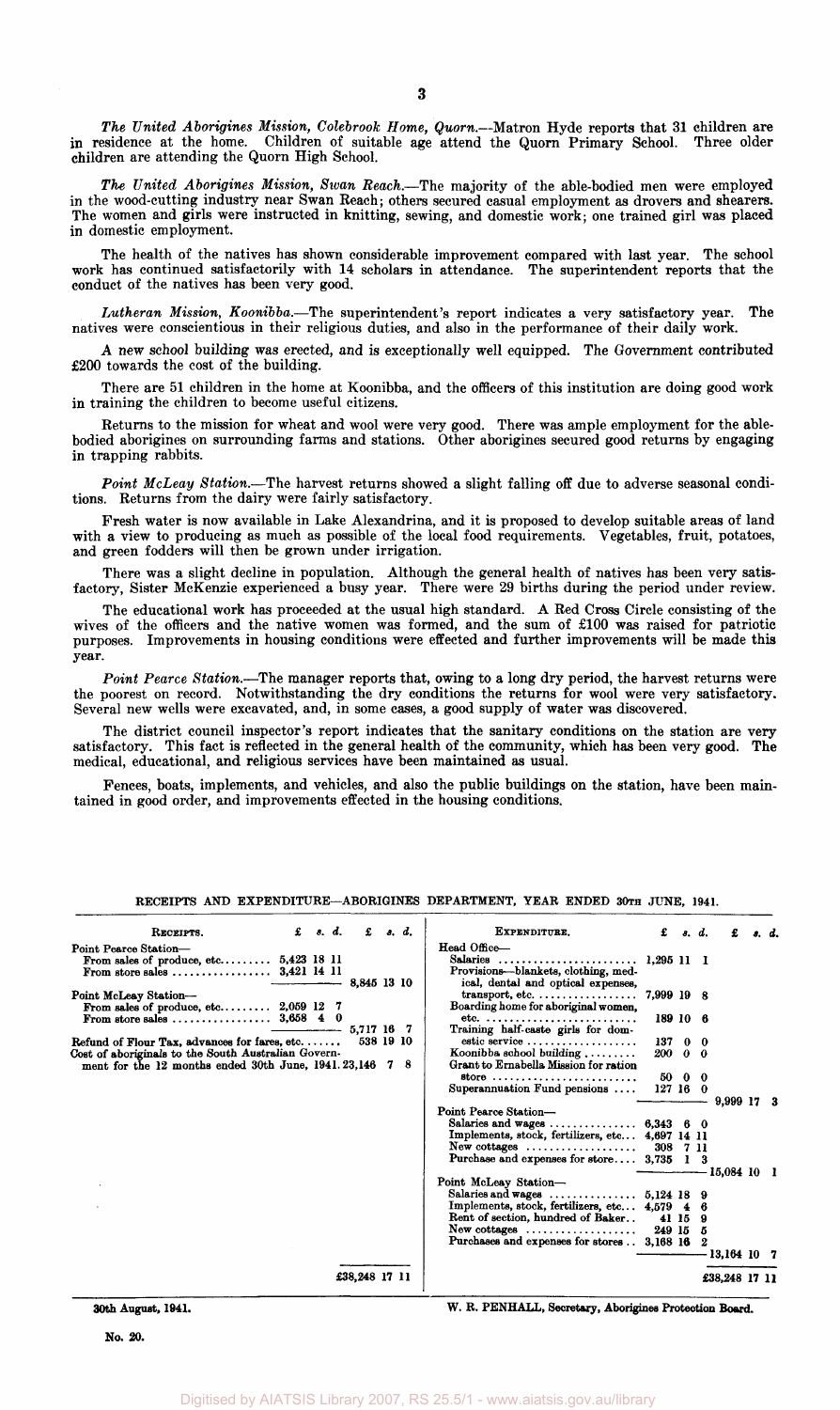# INCOME AND EXPENDITURE ACCOUNT OF THE POINT MOLEAY STATION FOR THE YEAR ENDED 30TH JUNE, 1941.

| To Balance-Excess of income over<br>expenditure, account trading  | £                    |          | s. d.    | £            |              | s. d.                  | By Trading Store Account                                     | £        | s. d. | £<br>214 10 1 | s. d. |
|-------------------------------------------------------------------|----------------------|----------|----------|--------------|--------------|------------------------|--------------------------------------------------------------|----------|-------|---------------|-------|
| store $\ldots \ldots \ldots \ldots \ldots \ldots \ldots$          |                      |          |          | 214 10 1     |              |                        | <b>Station Accounts.</b>                                     |          |       |               |       |
| Station Accounts.                                                 |                      |          |          |              |              |                        | By Cattle $\ldots \ldots \ldots \ldots \ldots \ldots \ldots$ | 756 7    | 2     |               |       |
| To Farm expenses                                                  |                      |          |          | 649 1        |              | - 6                    | Sheep                                                        | 685 6 6  |       |               |       |
| Horses                                                            |                      |          |          |              |              | 17 10 0                | Pigs                                                         | 177 18 2 |       | 1,619 11 10   |       |
| Salaries                                                          | 694 19<br>1.977 16 8 |          | -8       |              |              |                        |                                                              |          |       |               |       |
| Wages                                                             |                      |          |          | 2.672 16     |              | $\overline{4}$         | <b>Balance—Excess of expenditure over</b>                    |          |       |               |       |
| Head office salaries and expenses                                 |                      |          |          |              | 69 12        | 5                      | income—Station accounts                                      |          |       | 2,124 10 10   |       |
| Rent-Hundred of Baker                                             |                      |          |          |              | 41 15        | - 9                    | <b>Institution Accounts.</b>                                 |          |       |               |       |
| Accident insurance                                                |                      |          |          |              | 19136        |                        | By Balance-Excess of expenditure over                        |          |       |               |       |
| Depreciation-<br>Implements, vehicles, etc.                       | 250 14 3             |          |          |              |              |                        | income                                                       |          |       | 5,383         | 63    |
| Harness                                                           | 22 18 11             |          |          |              |              |                        |                                                              |          |       |               |       |
|                                                                   |                      |          |          | 273 13 2     |              |                        |                                                              |          |       |               |       |
| Institution Accounts.                                             |                      |          |          |              |              |                        |                                                              |          |       |               |       |
| To Salaries<br>Wages                                              | 414<br>1.895         | - 5<br>6 | -1<br>-7 |              |              |                        |                                                              |          |       |               |       |
|                                                                   |                      |          |          | 2.309 11 8   |              |                        |                                                              |          |       |               |       |
| Accident insurance                                                |                      |          |          |              | 18 17 5      |                        |                                                              |          |       |               |       |
| Head office salaries and expenses<br>Medical, dental, and optical |                      |          |          |              | 69 12 5      |                        |                                                              |          |       |               |       |
| $expenses$                                                        |                      |          |          | 534 4        |              | - 2                    |                                                              |          |       |               |       |
| Rations                                                           |                      |          |          | $1,422$ 9 10 |              |                        |                                                              |          |       |               |       |
| Institutional expenses<br>School books and materials              |                      |          |          | 533 9<br>18  | $\mathbf{1}$ | -6<br>$\boldsymbol{4}$ |                                                              |          |       |               |       |
|                                                                   |                      |          |          | 460 16 0     |              |                        |                                                              |          |       |               |       |
| Depreciation-                                                     |                      |          |          |              |              |                        |                                                              |          |       |               |       |
| Hospital equipment                                                |                      |          | 4 10 10  |              |              |                        |                                                              |          |       |               |       |
| Hospital furniture                                                | 11 13 1              |          |          |              |              |                        |                                                              |          |       |               |       |
|                                                                   |                      |          |          | 16           |              | -311                   |                                                              |          |       |               |       |
|                                                                   |                      |          |          | £9,341 19    |              | - 0                    |                                                              |          |       | £9,341 19 $0$ |       |

30th August, 1941. W. R. PENHALL, Secretary, Aborigines Protection Board.

#### BALANCE-SHEET OF THE POINT MCLEAY STATION AS AT 30TH JUNE, 1941.

| LIABILITIES.<br>£<br>s. d.<br>H.M. Government Account 142,158 13 8<br>H.M. Government Deposit Account<br>358 14 7<br>Capital Account | £<br>142.517<br>5,612 | 8<br>-8 | s. d.<br>3<br>5 | ASSETS.<br>Station buildings<br>. <i>.</i> .<br>Cottages and hospital transferred<br>from Pompoota $\ldots$<br>New cottages $\dots\dots\dots\dots\dots\dots$                                                                                   | £<br>13,331 11 8<br>2,080 10<br>$1,684$ 7 8      |                                                            | s. d.<br>7                                   | £                                  | s. d.      |
|--------------------------------------------------------------------------------------------------------------------------------------|-----------------------|---------|-----------------|------------------------------------------------------------------------------------------------------------------------------------------------------------------------------------------------------------------------------------------------|--------------------------------------------------|------------------------------------------------------------|----------------------------------------------|------------------------------------|------------|
| Sundry creditors $\dots\dots\dots\dots\dots\dots\dots\dots\dots\dots$                                                                | 766 18                |         | -9              | Land purchased<br>Improvements<br>Implements, vehicles, etc. $\dots$<br>Harness<br>Furniture<br>Hospital furniture<br>Hospital equipment                                                                                                       | --<br>--<br>721 18<br>50<br>36                   | - 0<br>97 10 8<br>-111<br>41 10 6                          | 0<br>-0                                      | 17,096 9 11<br>3.630<br>4,380 11 8 | $0\quad 0$ |
|                                                                                                                                      |                       |         |                 | Cash on hand<br>Sundry debtors<br>Stocks on hand-                                                                                                                                                                                              |                                                  |                                                            |                                              | 947<br>117141<br>311 15 8          |            |
|                                                                                                                                      |                       |         |                 | Store $\ldots \ldots \ldots \ldots \ldots \ldots$<br>Sheep<br>Cattle $\ldots \ldots \ldots \ldots \ldots \ldots$<br>Horses<br>Farm stores, seed, super, fencing<br>material, etc.<br>Institution stores $\ldots \ldots \ldots$<br>New cottages | 417<br>839 13<br>705.<br>447<br>635<br>444<br>57 | 9<br>- 5<br>86 10<br>$\bf{0}$<br>$\bf{0}$<br>8<br>$\bf{0}$ | 0<br>4<br>0<br>0<br>$\Omega$<br>3<br>4<br>-9 |                                    |            |
|                                                                                                                                      |                       |         |                 | Excess of expenditure over income<br>for the year-<br>Station Accounts<br>Institution Accounts                                                                                                                                                 | 2,124 10 10<br>5,383 6 3                         |                                                            |                                              | 3,632                              |            |
|                                                                                                                                      |                       |         |                 | Less excess of income over ex-<br>penditure account Trading<br>Store                                                                                                                                                                           | 7,507 17 1<br>214 10                             |                                                            | - 1                                          |                                    |            |
|                                                                                                                                      |                       |         |                 |                                                                                                                                                                                                                                                | 7,293 7 0                                        |                                                            |                                              |                                    |            |
|                                                                                                                                      |                       |         |                 | <b>Excess of expenditure over income</b><br>brought forward, 1915-40  111,487 9 4                                                                                                                                                              |                                                  |                                                            |                                              | 118,780 16 4                       |            |
|                                                                                                                                      | £148,896 15 5         |         |                 |                                                                                                                                                                                                                                                |                                                  |                                                            |                                              | £148,896 15 5                      |            |

30th August, 1941. W. R. PENHALL, Secretary, Aborigines Protection Board.